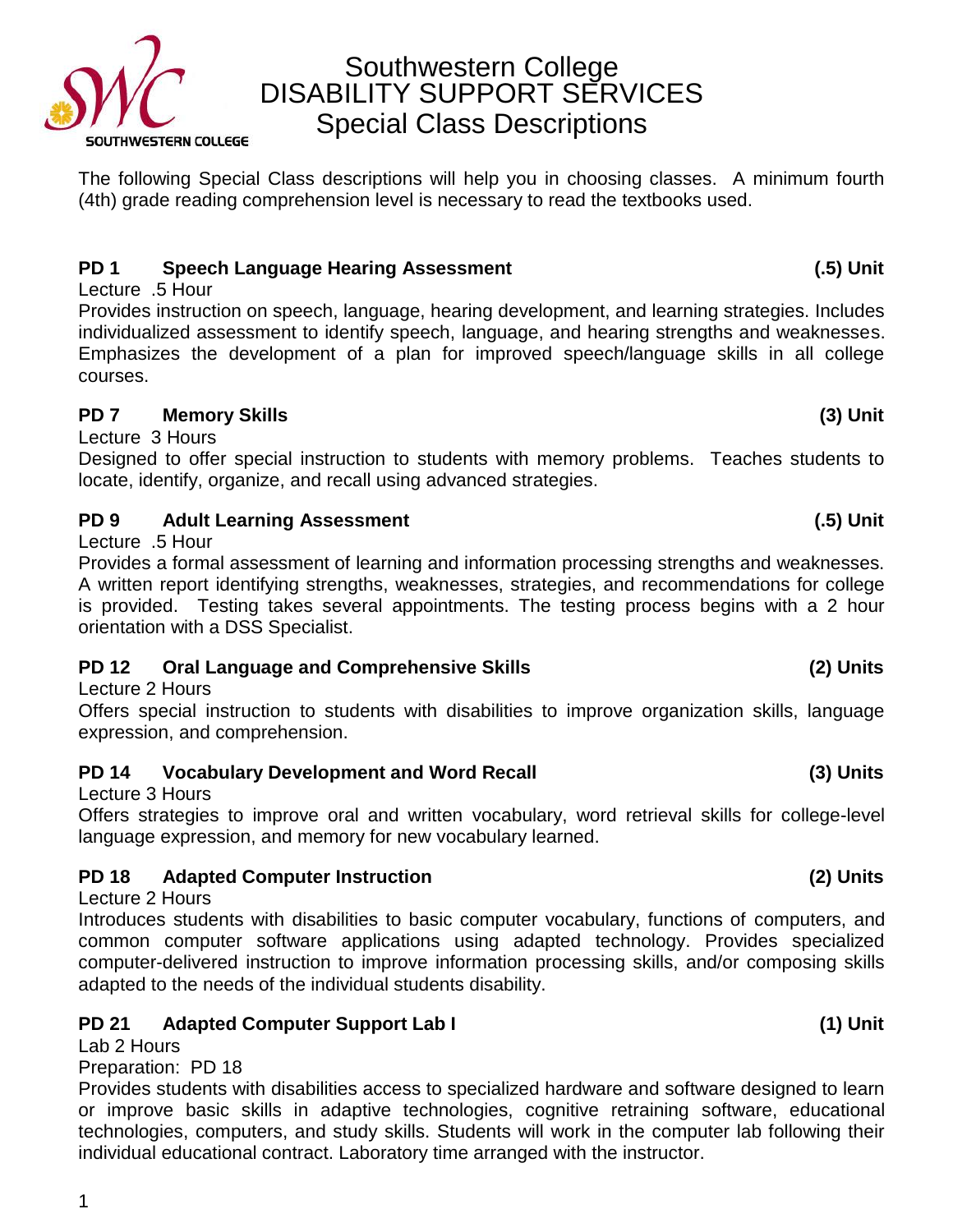## **PD 22 Adapted Computer Support Lab II (2) Units**

Lab 6 Hours

Preparation: PD 18

Provides students with disabilities access to specialized hardware and software designed to learn or improve basic skills in adaptive technologies, cognitive retraining software, educational technologies, computers, and study skills. Students will work in the computer lab following their individual educational contract. Laboratory time arranged with the instructor.

### **PD 23 Adapted Computer Support Lab III (3) Units**

Lab 9 Hours

Preparation: PD 18

Provides students with disabilities access to specialized hardware and software designed to learn or improve basic skills in adaptive technologies, cognitive retraining software, educational technologies, computers, and study skills. Students will work in the computer lab following their individual educational contract. Laboratory time arranged with the instructor.

### **PD 89 Fundamentals of Mathematics (3) Units**

Lecture 3 Hours

Mathematics course for students with learning deficits uses special methods and materials to teach learning strategies for computation, problem solving and real life math situations. This course can help to prepare a student to enter into Math 20, or develop basic math skills. Manipulatives are used to understand concepts.

## **PD 100 Lifelong Success (3) Units**

Lecture 3 Hours

Applies physiological, social, and psychological principles to college, work and life success. Uses assessment of personality, interests,skills, and values to identify major and career options. Uses learning styles, psychological principles of learning, life management, and creative and critical thinking techniques to promote health and lifelong learning. [D; CSU, UC]

## **PD 101 Orientation to College for Students With Disabilities (1) Unit**

Lecture 1 Hour

Provides information about Disability Support Services and how the college system works. Students learn how to fully use the support of the DSS Office and all college support programs. College policies and procedures are reviewed to increase student confidence and success in college.

[D; CSU].

## **PD 110 College Success Skills for Students with Disabilities (3) Units**

Lecture 3 Hours

Activity-centered course designed to assist students in developing their study and life skills. Career development, goal-setting, self-esteem, time management, note-taking, textbook reading, test taking and college resources are the primary areas of focus.

[D; CSU].

## **ES/L 106 Adapted Flexibility Fitness (.5-1) Unit**

Lab 1.5-3 Hours

Prerequisite: Level of physical strength and agility to avoid injury to the student and others in course activities.] Introduces stretching techniques that are designed to increase range of motion. Emphasizes safe, effective and progressive techniques to improve joint health. Reduces risk of injury, increases flexibility, and improves body awareness. [D; CSU]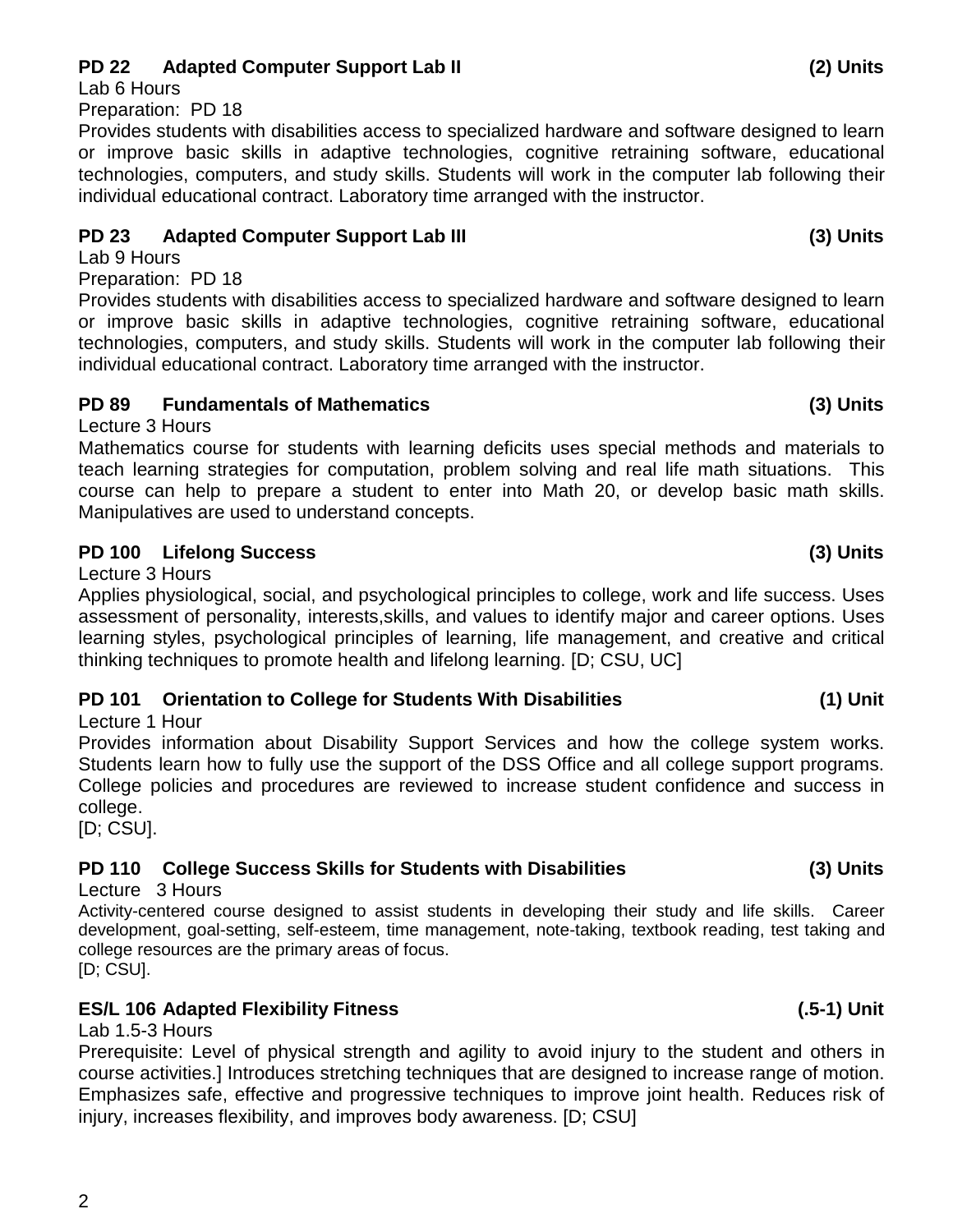# **ES/L 113 Adapted Personalized Fitness (1-1.5) Unit**

## Lab 3-4 Hours

Prerequisite: Level of physical strength and ability to avoid injury to the student and others in course activities. Assists students with disabilities and chronic diseases in utilizing the muscle fitness and cardio equipment. Includes general flexibility, strengthening, and muscular fitness exercises to aid in body maintenance and cardiovascular conditioning. [D; CSU;UC]

# **ES/L 121 Adapted Aquatic Exercise (.5-1) Unit**

Lab 2-3 Hours Prerequisite: Level of physical strength and ability to avoid injury to the student and others in course activities. Provides individuals with disabilities, water resistive exercises for strength, flexibility, endurance and cardiovascular improvement, utilizes total body workout in the pool. [D; CSU;UC]

# **NC 102 Occupational Opportunities 0 Units**

Want to get a job now or in the future? Enroll in this FREE, three-hour per week course to learn the skills you need to be successful! Identify work skills, strengths, and abilities. This course helps you explore career options that match your skills and interests so you are successful at work. Learn how to write a resume, cover letter, and practice interviewing skills necessary for workplace success in communication, teamwork, and responsibility. Learn how to search for a job online and find a job; discover where to volunteer/intern to gain experience to include in your resume. (Visit WWW.SWCCD.EDU for detailed information under INSTRUCTIONAL SUPPORT SERVICES & CONTINUING EDUCATION).For enrollment (no cost or fees), contact: SWC School of Continuing Education 619-482-6376

# **NC 103 Stepping Stones to Success in the Workplace 0 Units**

This course provides students with an overview of how to develop necessary workplace skills. Introduces communication, attitude, problem solving skills, and critical thinking techniques to prepare individuals for general workplace expectations. Exposes students to workplace ethics necessary for business interactions.

(Visit WWW.SWCCD.EDU for detailed information under INSTRUCTIONAL SUPPORT SERVICES & CONTINUING EDUCATION).

For enrollment (no cost or fees), contact: SWC School of Continuing Education 619-482-6376

# **NC 104 How to Spread the Word of the Professional You 0 Units**

Addresses topics such as appropriate marketing presence for employment, online websites, methods for developing professional business communications and networking. Designed for individuals with disabilities, job seekers, and those looking to enhance their professional presence.

(Visit WWW.SWCCD.EDU for detailed information under INSTRUCTIONAL SUPPORT SERVICES & CONTINUING EDUCATION).

For enrollment (no cost or fees), contact: SWC School of Continuing Education 619-482-6376

**NC 105 Independence, Social, and Study Strategies for Young Adults 0 Units** Specifically designed to address the needs of students with autism in college. Students will obtain skills and knowledge necessary to reach their educational objectives. Emphasizes time management strategies, information on campus resources, stress management techniques, study skills, and effective communication strategies.

(Visit WWW.SWCCD.EDU for detailed information under INSTRUCTIONAL SUPPORT SERVICES & CONTINUING EDUCATION).

For enrollment (no cost or fees), contact: SWC School of Continuing Education 619-482-6376